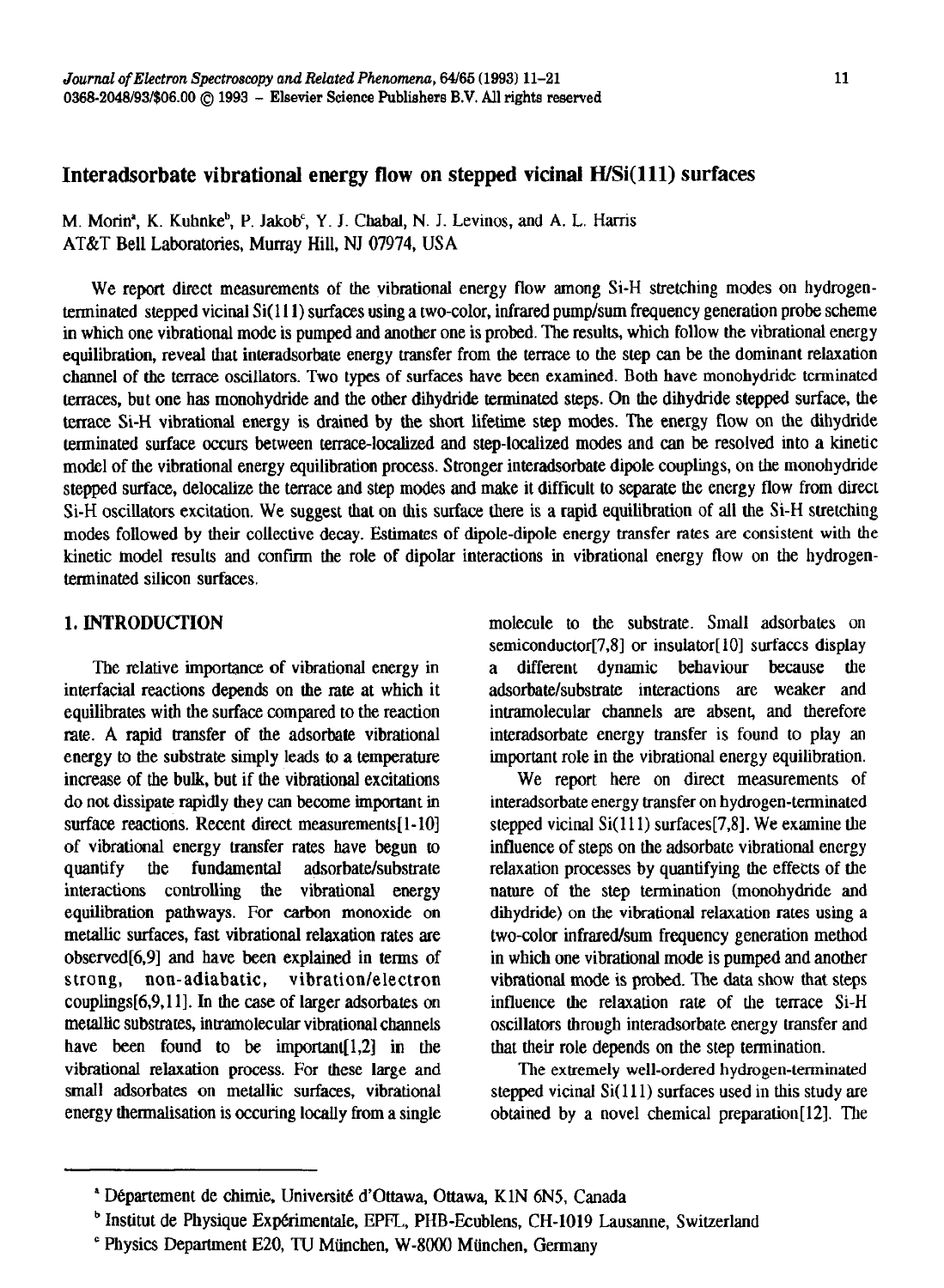chemical preparation gives narrow, well resolved vibrational absorption bands[l3] associated with the step and terrace Si-H stretching modes and also steps which are straight over hundred of angstroms and evenly distributed as seen in STM[ 141. The dihydride and monohydride stepped surfaces are obtained by cutting the  $Si(111)$  surfaces along different azimuths. The idealized surface geometries of both types of stepped surfaces shown in Fig. 1 are based on IR polarisation studies and ab-initio calculations[13], and are discussed further below.

The two-color measurements show unequivocally that interadsorbate energy transfer between all the Si-H oscillators is occuring on both the dihydride and monohydride stepped surfaces. The effect of steps on the terrace mode via interadsorbate energy transfer is found to be important **because it occurs at** rates which are competitive with the slow intrinsic monohydride Si-H relaxation of 950 ps.

In section 2, the sample preparation and optical approach are described. Section 3 presents the sum frequency generation spectra, excitation spectra and transient spectra for the dihydride and monohydride stepped surfaces. These results are discussed and analysed with a linear kinetic model in section 4. Dipole-dipole coupling as an interadsorbate **energy**  transfer mechanism is also discussed in section 4. A summary of the conclusions is presented in **section 5.** 

### 2. EXPERIMENTAL

The exceptionally well-ordered hydrogen-terminated vicinal Si(ll1) surfaces used in this study were prepared by a buffered HF etch described elsewhere[ 12,13]. In brief, the chemical method consist in putting the high-resistance, thermally oxidized silicon samples through two chemical oxydation (Shiraki solution) and etching (buffered HF, pH=6.6) cycles followed by rinsing with deionized water. The samples are then rapidly introduced in a vacuum chamber purged with nitrogen. The vacuum system is pumped down to the low  $10<sup>-9</sup>$  Torr range following a procedure which minimizes contamination[7,8,13,15]. No filament is used during the experiments to prevent sample degradation. Following these precautions, samples can be kept clean for up to 3 weeks, based on the SFG linewidths and intensities.



Fig. 1: Structure of the hydrogen-terminated stepped vicinal Si(ll1) surfaces: (a) Dihydride stepped surface cut along the  $\langle \overline{112} \rangle$  azimuth. H(1), H(2) and H(3) are the hydrogens involved in the step normal modes, discussed in the text. (b) Monohydride stepped surface cut along the  $\langle 112 \rangle$  azimuth.

The flat and stepped Si( 111) surfaces prepared by HF etching have been shown by IR[12,20] and STM[12,14] to be well-ordered. The stepped surfaces geometries suggested by these studies are shown in Fig. 1. In this study, the pH of the buffered HF was adjusted to obtain very narrow Si-H stretching modes in the IR absorption spectra, and straight, evenly distributed, single steps as shown by STM, For both surfaces, the terraces are unreconstructed and terminated by a (1x1) hydrogen overlayer in which the monohydrides are separated by 3.84 A. The dihydride terminated stepped surface is obtained by miscuting the  $Si(111)$  sample by  $9^{\circ}$  in the  $\langle 112 \rangle$ direction and is shown in Fig. l(a). For an unrelaxed surface, the average terrace length is  $19.8 \text{ Å}$  and has 5.3 monohydrides across, and the step height is 3.14 A. The steps are terminated by dihydrides lying in a plane perpendicular to both the step edge and the (111) plane. The monohydride stepped surface is obtained by a miscut of  $9^{\circ}$  of the Si(111) surface in the  $\langle 112 \rangle$  direction and is illustrated in Fig. 1 (b). The average terrace length and step height are the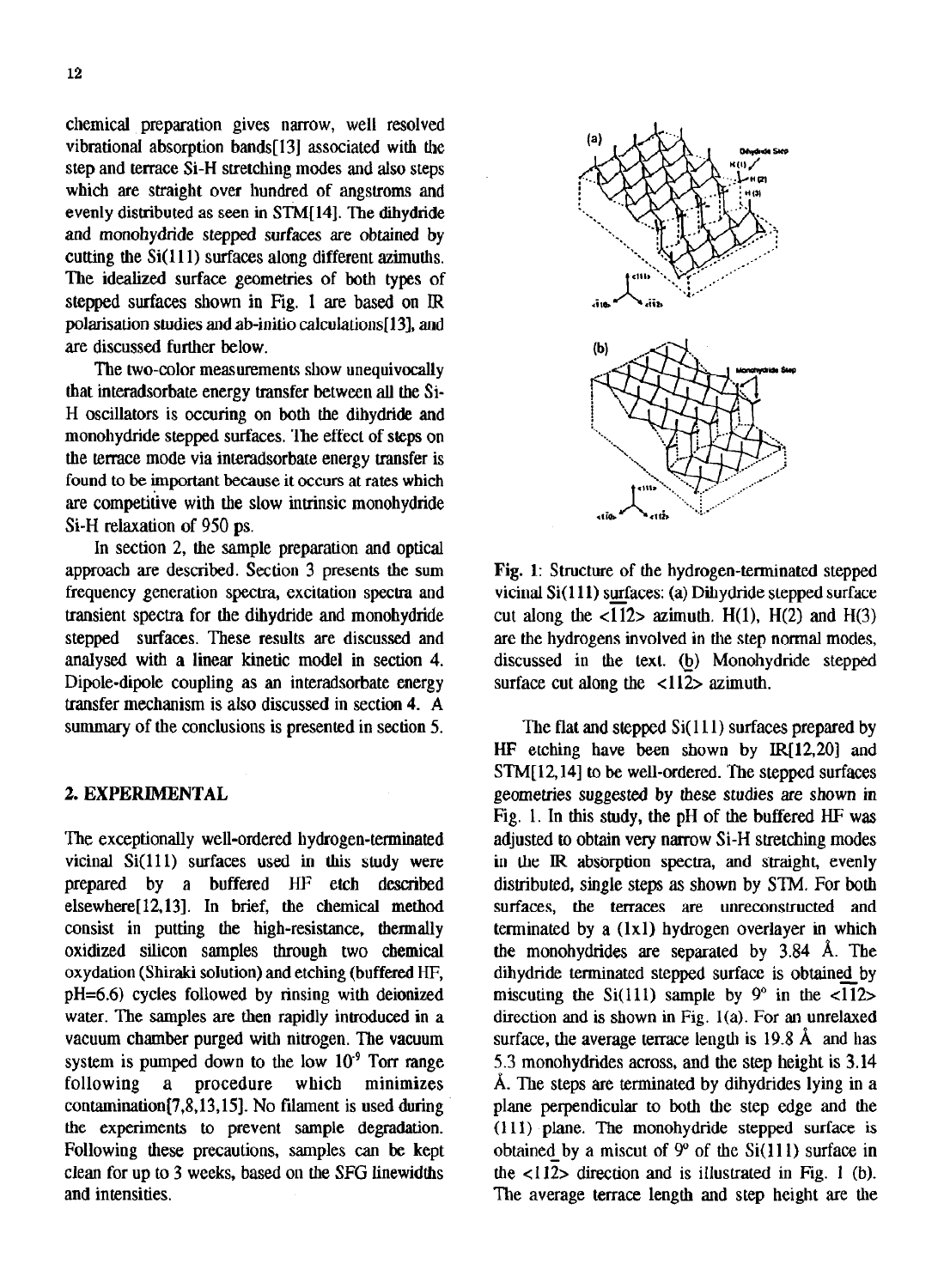same as the dihydride stepped surface, but the average number of monohydrides per terrace is reduced to 4.6. Two different types of monohydrides, one perpendicular to the (111) plane and the other almost parallel to the (111) plane, form the **step** unit cell.

The excited state relaxation **rates** of the Si-H stretching modes on the vicinal Si(111) surfaces are measured directly using an IR pump/sum frequency **generation** (SFG) probe scheme[l-81. In this pump/probe approach a resonant, intense, short, infrared pulse excites a vibrational mode from the ground state to its first excited state. The excited state vibrational population of this mode or another coupled mode is monitored **with** Wvisible SFG. Sum frequency generation which as now become a proven ultrafast vibrational spectroscopy has been described in detail elsewhere<sup>[1-8,17]</sup>. Briefly, sum frequency generation is a non-linear spectroscopy which<br>originates from the second order molecular second order molecular polarisability. A coherent molecular polarisation at the vibrational frequency is created by an infrared field. A coherent visible field overlapped spatially and temporally with the IR field interacts with the IR molecular polarization and generates a new molecular polarisation at the sum of the frequencies of the IR and visible fields. This latter molecular polarisation radiates the sum frequency signal. The strength of the resonant SFG signaI depends on both the infrared transition dipole and the Raman susceptibility. The radiated SFG signal is weak, typically 1 to 100 photons but is collimated, directional and monochromatic and can be detected very efficiently. Being a second order process sum frequency mixing is only allowed in a non-centrosymmetric medium, such as an interface hence SFG is a surface specific spectroscopy. Non-resonant contributions to the SFG signal can arise from non-centrosymmetric substrates and the adsorbate layer, and interfere with the resonant signal giving rise to complex lineshapes[f]. In this study, bulk silicon is centrosymmetric and essentially background free SFG spectra are obtained for the hydrogen-terminated stepped vicinal Si(111) surfaces. For IR and visible pulses shorter than the population relaxation lifetime, the vibrationally resonant sum frequency signal can be shown[ l-S] to be proportional to  $(n_0-n_1)^2$ , where  $n_0$  and  $n_1$  are, respectively, the fractional population of the ground and excited vibrational state of the probed mode. The change in the population differences is equal to the

normalized pump-induced change in the square root of the SFG signal as defined in the following equation:

$$
1 - \left[ \frac{S(\tau_d)}{S_0} \right]^{\mathcal{V}_t} = \Delta n_1 (\tau_d) - \Delta n_0 (\tau_d) \quad (1)
$$

where  $S<sub>o</sub>$  is the SFG signal without the IR pump and  $S(\tau_d)$  is the SFG signal at a delay  $\tau_d$  from the pump.  $\Delta n_0$  and  $\Delta n_1$  are the pump-induced changes in the fractional population of the ground and excited state, respectively.

The experimental two-color set-up has been described in detail elsewhere[8]. This set-up gives two short ( $\approx 30$  ps), intense ( $\approx 10$  µJ), infrared pulses independently tunable between 1900 and 2300 cm.', and a visible probe beam of similar pulse length. A small fraction of the IR probe is split off and **used** to normalize the SFG signal. The IR pump and probe, and visible probe beams are focused on the silicon surface. The pulses energy densities at the surface are approximately; 7 mJ cm<sup>-2</sup> for the IR pump, 3 mJ cm<sup>-2</sup> for both the IR and visible probe. Finally, the beams are overlapped spatially and temporally by optimizing the instantaneous SFG response of a gold surface. On gold, the IR-visible pulses cross-correlation is  $\approx 50$  ps FWHM.

#### 3. RESULTS

#### 3.1 **Dihydride stepped surface**

**The** SFG spectrum of the Si-H stretching region of the dihydride stepped  $Si(111)$  surface is shown in Fig. 2. There are 3 modes in the SFG spectra. The mode labelled A at 2083 cm<sup>-1</sup> is assigned to the monohydrides on the terraces and occurs at the same frequency as the monohydride stretching mode on the flat Si(ll1) surface[4,12]. The two other SFG modes are related to the step. They are the  $C_2$  mode at 2102  $cm<sup>-1</sup>$  and the  $C_3$  mode at 2136  $cm<sup>-1</sup>$ . The  $C_1$  step mode at 2094 cm<sup>-1</sup> observed in IR absorption[13] is absent.

The excitation spectrum of the  $C_2$  step mode is displayed in Fig. 3. In this spectrum the excited state population of the  $C_2$  mode, at a fixed SFG probe delay of 40 ps, is monitored while the pump frequency is scanned across the Si-H stretching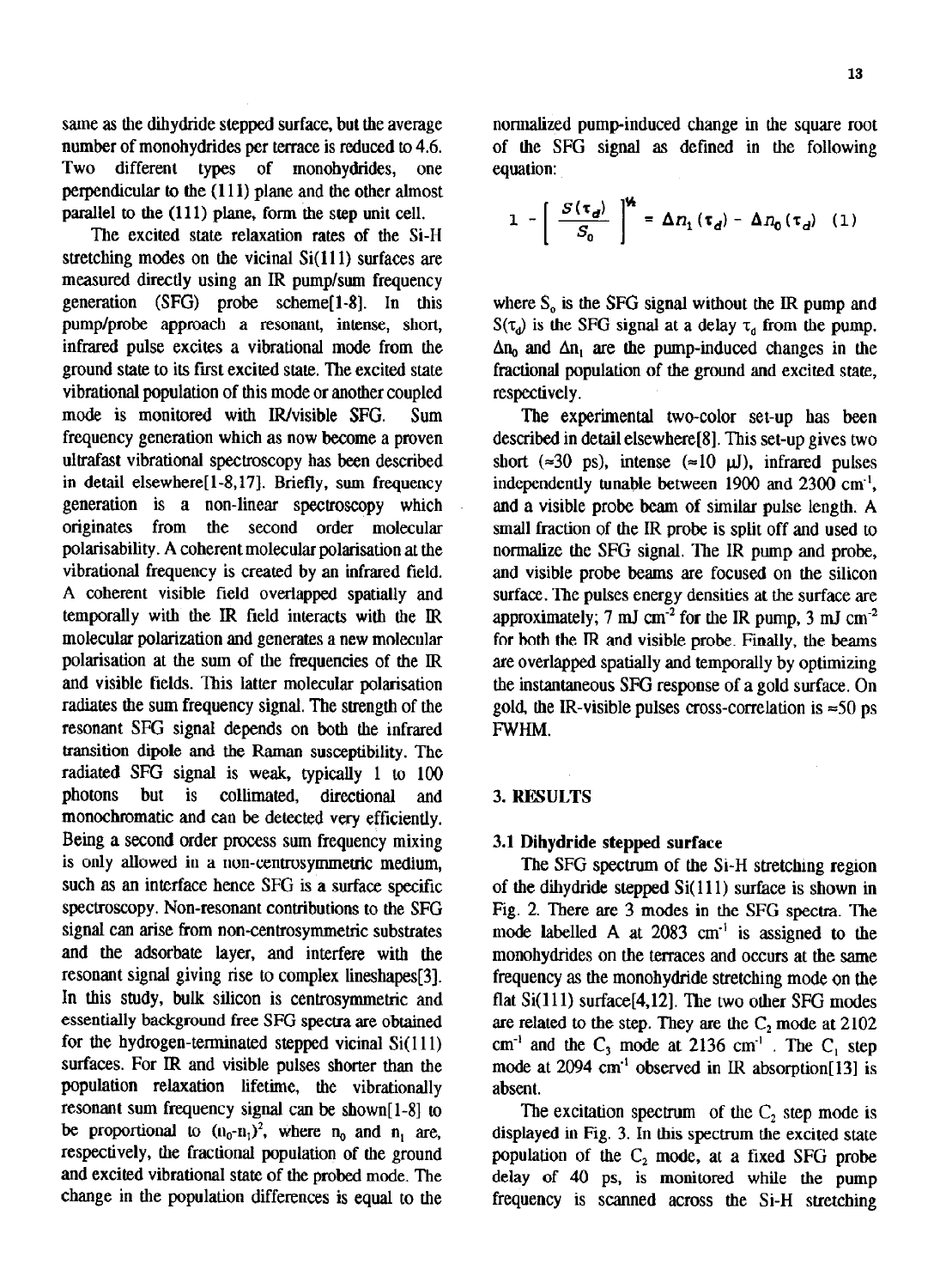region. Changes in the  $C_2$  intensity are observed when any of the IR active Si-H stretching modes: A,  $C_1$ ,  $C_2$ and  $C_3$  are excited. Assuming that the excitation spectrum consists only of energy transfer, the  $C_2$ mode would be strongly coupled to all other modes and receive a significant fraction of the Si-H energy. The strong depletion of the  $C_2$  mode when the  $C_1$ mode is pumped indicates that the  $C_1$  mode can adsorb and transfer IR energy. Its absence from the SFG spectra is probably due to our scattering geometry which makes the Raman anti-Stokes transition small and difficult to detect as has been shown by recent Raman measurements [22].



Fig. 2: SFG spectrum of the dihydride stepped Si(111) surface at room temperature. A; terrace mode,  $C_2$  and  $C_3$ ; step modes.



Fig. 3: SFG excitation spectrum of the  $C_2$  mode of the dihydride stepped surface at a probe delay of 40 ps.



Fig. 4: Transient spectra of the  $C_2$  mode on the dihydride stepped Si(111) surface. Solid points, experimental data; solid line, kinetic model fit.



Fig. 5: Transient spectrum of the  $C_3$  mode on the dihydride stepped Si(111) surface. Solid points, experimental data; solid line, kinetic model fit.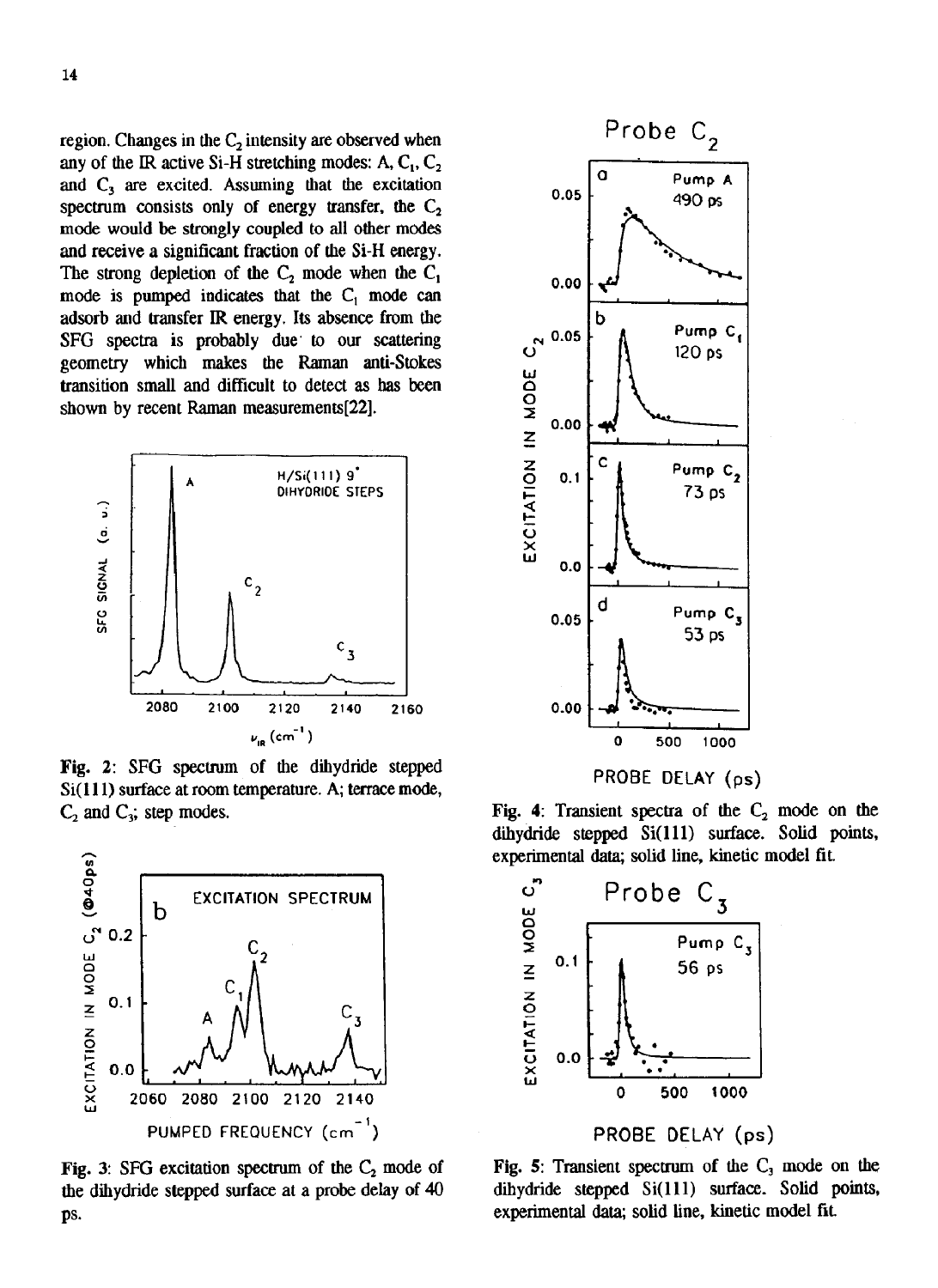

Fig. 6: Transient spectra of the A mode on the dihydride stepped Si(111) surface. Solid points, experimental data; solid line, kinetic model fit; broken line, transients negative component proportional to tbe  $C<sub>2</sub>$  excitation (see refs. 8, 19).

The excited state vibrational population dynamics of the A, **C,** and **C,** modes at different pump frequencies arc shown in Fig. 4, 5, and 6: These spectra consist in pumping one mode and probing the same or another mode as a function of the time delay between the pump and probe pulses. The data are analysed using a single exponential fit and the resulting lifetimes are shown in Fig. 4, 5, and 6. Tbe solid line fit **to the data is** obtained by a kinetic model[81 which consist of multiexponential decay rates and is described the next section. To simplify the following discussion, the set of pump X mode  $\rightarrow$ probe Y mode is denoted as  $X \rightarrow Y$ . The two-color lifetime measurements reveal the main characteristics of the **energy flow on the dihydride stepped** surface.

Pumping and probing the same mode shows that the lifetime of 480 ps of the terrace mode A is slower than the  $C_2$  (73 ps) and  $C_3$  (56 ps) step modes, but is two times faster than the flat  $Si(111)$  value of 950 ps. The excitation of the  $C_2$  mode lasts  $\approx$ 6 times longer  $(\approx 500 \text{ ps})$  when the A mode is pumped. The reverse process of probing the A mode and pumping the C, or  $C_1$  modes shows that the lifetime of the A mode is similar  $(*600 \text{ ps})$  to the A $\rightarrow$ A process (480 ps). These last two results can only be explained by energy transfer since coherent or anharmonic effects do not last longer than the pumped mode excitation. The  $C_1 \rightarrow C_2$  lifetime of 120 ps is an indirect measurement of the  $C_1$  lifetime. The  $C_1$  mode therefore relaxes at a slower rate than the other 2 step modes. The  $C_1 \rightarrow A$  and  $C_2 \rightarrow A$  transient spectra show a complex response at early delay that cannot be fitted adequately by a single exponential decay or with the kinetic model. An empirical inclusion of the dynamical dipole effccts[81 by adding a negative going signal proportional to the excitation of the  $C<sub>2</sub>$ mode to the kinetic model fit improves the fit of these experimental data and is shown as a dotted line in Fig. 6.

#### 3.2 **Monohydride stepped surface**

**The SFG spectrum** of the monohydride stepped surface in Fig. 7 shows two Si-H stretching modes. There is the terrace monohydride mode A at 2083  $cm^{-1}$  and a very intense step mode,  $B<sub>2</sub>$ , at 2089 cm<sup>-1</sup>. As in the case of the dihydride stepped surface, one IR active step mode[13],  $B_1$  (2071 cm<sup>-1</sup>), is absent in the SFG spectrum.

The excitation spectrum of the  $B_2$  mode at a probe delay of 30 ps is shown in Fig. 8. Changes in **the** B, intensity are seen at pump frequencies corresponding to all the IR active modes:  $A$ ,  $B$ , and  $B<sub>2</sub>$ . Assuming once again that the observed changes in the excitation spectrum arise exclusively from energy transfer, these results indicate that the  $B_2$  mode is coupled to all the Si-H stretching modes and that a significant fraction of the vibrational energy is transferred to it. The strong appearance of the  $B_1$ mode in the excitation spectrum shows that this mode can store and transfer vibrational energy and that its absence in the SFG spectrais probably due to a small Raman cross-section and/or a poor scattering geometry for the detection of the Raman anti-Stokes transition.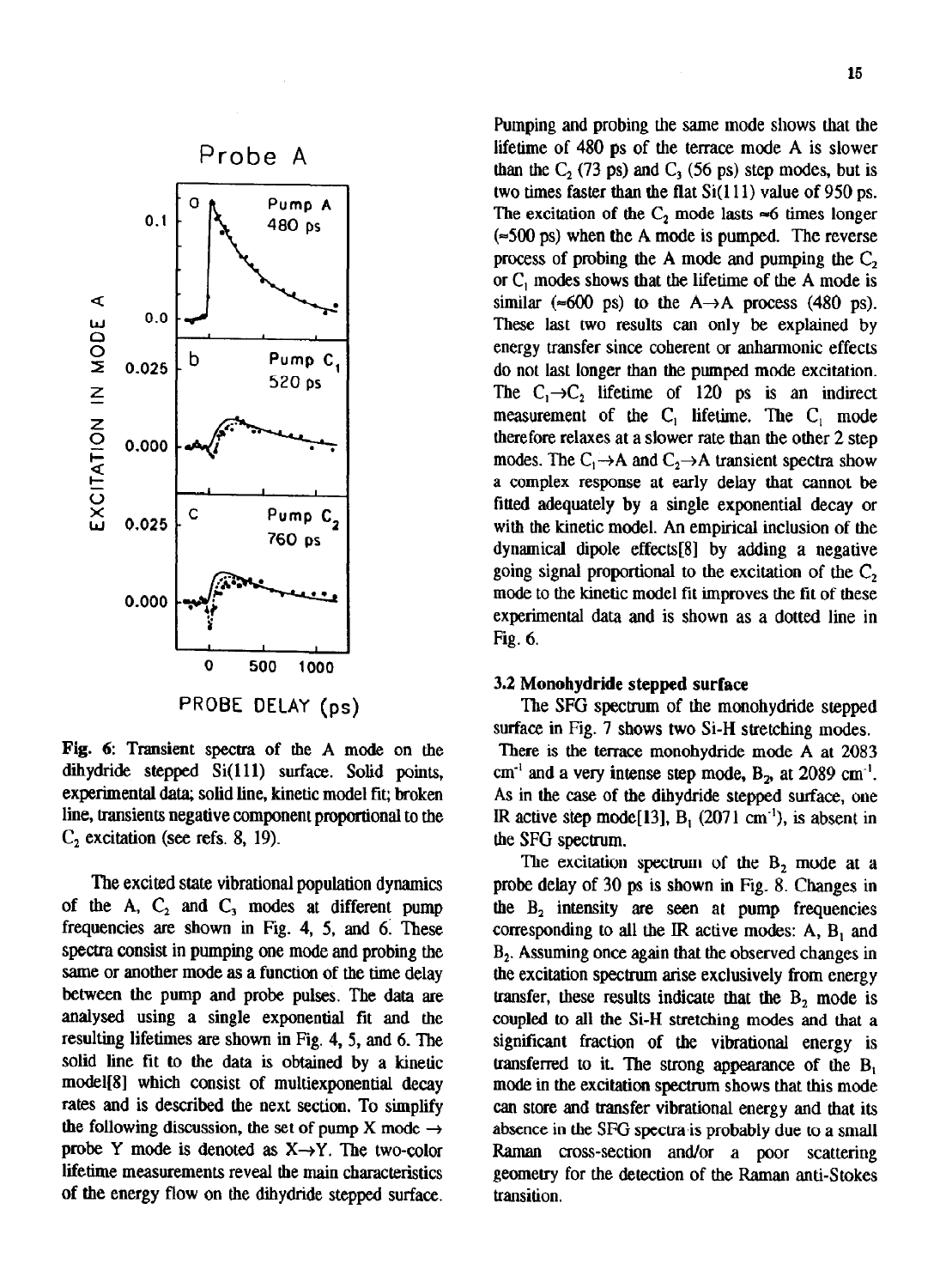

Fig. 7: SFG spectrum of the monohydride stepped Si(111) surface at room temperature. A, terrace mode;  $B<sub>2</sub>$ , step mode.



**Fig.** 8: SFG excitation spectrum of the  $B_2$  mode on the monohydride stepped  $Si(111)$  surface at a probe delay of 30 ps.

Tbe six possible two-color transient spectra of the two SFG active modes, A and  $B_2$ , are shown in Fig. 9 and 10. Care was taken to reduce the laser linewidth to  $\approx 2$  cm<sup>-1</sup> for the A $\rightarrow$ B<sub>2</sub> and B<sub>2</sub> $\rightarrow$ A transients in order to limit direct pumping to less than 2%. The data are analysed using the same kinetic energy flow schemes and the results are shown on the Figs. 9 and 10. The decays of the A and  $B_2$  modes of 600 **and 690** ps, respectively, are identical within the experimental errors[8]. All the other two-color transient have similar lifetimes of  $\approx 600$  ps, except the

 $A \rightarrow B$ , lifetime which is longer at 1 100 ps.



Fig. 9: Transient spectra of the A mode on the monohydride stepped Si(111) surface. Solid points, experimental data; solid line, kinetic model fit.



Fig. 10: Transient spectra of the  $B_2$  mode on the monohydride stepped Si(111) surface. Solid points: experimental data; solid lines: kinetic model fit.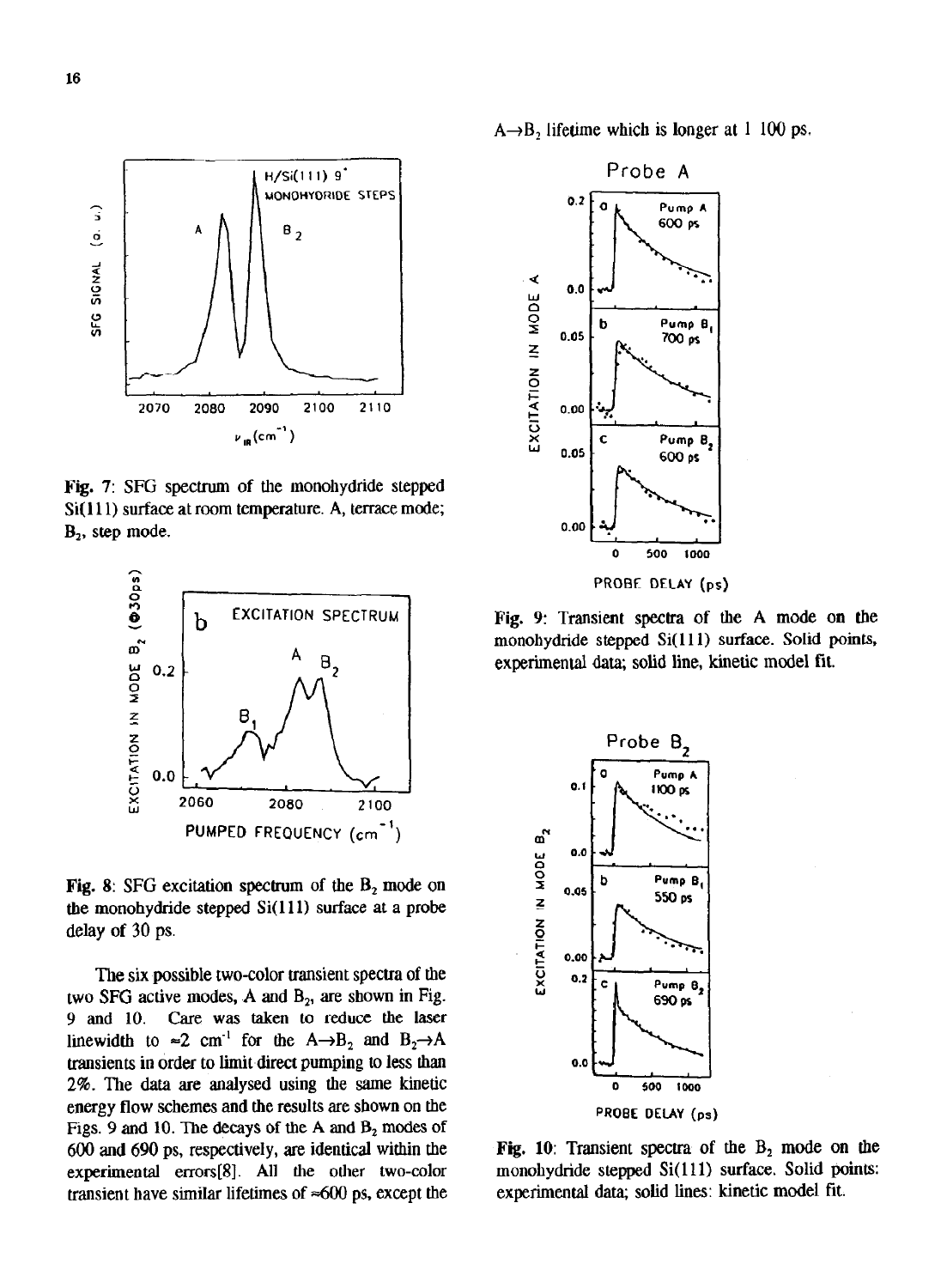### **4. DISCUSSION**

The two-color transient measurements clearly show that on both dihydride and monohydride stepped surfaces the Si-H stretching modes are strongly coupled. The observed transient changes in the SFG intensity seen in other modes when pumping one mode can originate from different interadsorbate coupling mechanisms. The most likely processes are energy transfer leading to a change in the excited state population, dipolar interactions giving rise to intensity borrowing effects[ 191 **and** coherent artefacts[21]. In the following we discuss the contributions of all of these processes to the two-color transient spectra and conclude that in all cases the transients are caused primarily by energy transfer. We analyse the results of the dihydride stepped surfaces first and show that energy transfer between localized modes is **occuring.** A linear kinetic model[B] of the vibrational energy flow is then developed and applied to the dihydride stepped surface results. The analysis of the monohydride stepped surface results gives less definitive conclusions about the vibrational energy flow. We show than unlike the dihydride stepped surface, strong interadsorbate couplings which cause the delocalization of the terrace and step **modes[l9]**  makes it difficult to separate energy transfer and direct excitation. Finally, we discuss dipole-dipole coupling as an interadsorbate energy transfer mechanism.

# **4.1 Interpretation of the dihydride stepped surface results**

**The** close proximity of the dihydride step with the monohydride  $H(3)$  on the lower terrace modifies significantly the vibrational spectrum. The nature of the three normal modes formed by the three coupled Si-H oscillators has been studied by IRpolarisation[13], Raman spectroscopy[22], and abinitio calculations[l6]. Strong steric interactions are predicted, by ab-initio calculations, to cause a noticeable step relaxation consisting of a 22" upward rotation of the dihydride. Raman scattering experiments $[22]$  confirm the step relaxation. The abinitio calculations gives the following mode assignment: Using the labels of Fig. 1(a), the  $C_3$  mode is assigned to the symmetric stretching mode involving the Si-H(2) and Si-H(3) bonds while the  $C_2$ mode is the asymmetric mode of the  $Si-H(2)$  and  $Si-H(3)$ 

 $H(3)$  bonds. The  $C_1$  mode involves only the Si- $H(1)$ bond. Preliminary Raman measurements suggest an almost complete uncoupling of the three Si-H bonds[22]. **In this** paper we used the ab-initio definition of the step normal modes.

On the dihydride stepped surface, the presence of steps affects significantly the excited state lifetime of the terrace Si-H stretching modes. From the two-color transient measurements the **main** characteristics of the energy transfer process are determined to be the following: All the two-color transients involving the terrace A mode either as a pumped or probed mode have similar lifetimes of  $\approx 500$  ps. If the transient spectra consist only of energy transfer then energy would be transferred from the A mode to the short **lifetime step** mode as long as the **A mode** is excited  $\approx$  500 ps). In the reverse process, energy transfered to the A mode from the short lifetime step modes is dissipated in  $\approx$ 500 ps. The fact that the excitation in the A mode survives longer than any of the step mode excitation in the  $C_1 \rightarrow A$  and  $C_2 \rightarrow A$  transients can only be accounted for by energy transfer. **This is** at the heart of our conclusion that vibrational energy transfer between the terrace and step is occuring on the dihydride stepped surface. The results suggest that the short lifetime step modes act as drains for the vibrational **energy** of all the Si-H oscillators.

The transients involving the pair of  $C_2$  and  $C_3$ modes all have a short lifetime of approximately 60 ps. The similar lifetimes are evidence of strong coupling between these modes and they are consistent with the  $C_2$  and  $C_3$  modes being the asymmetric and symmetric modes involving the Si-H(2) and Si-H(3) bonds. In this mode assignment, energy is exchanged rapidly between the  $C_2$  and  $C_3$  modes and they then **relax** at the same rate. The longer lifetime **of** 120 ps of the strong  $C_1 \rightarrow C_2$  excitation shows that all step **modes are coupled but that the** C, mode differs from the other two **step modes.** Assignment of the C, mode to the Si-H(1) stretching mode could explain its slightly different dynamics,

The short lifetimes of the dihydrides step modes are very likely due to the presence of higher frequency modes. An HREELS study[23] of the dihydride stepped surface has shown the presence of a scissor mode at 910 cm-', which can reduce the number of phonons needed to deexcite the Si-H stretching modes from 4, for a monohydride on a flat surface, to a more efficient 3 phonons process.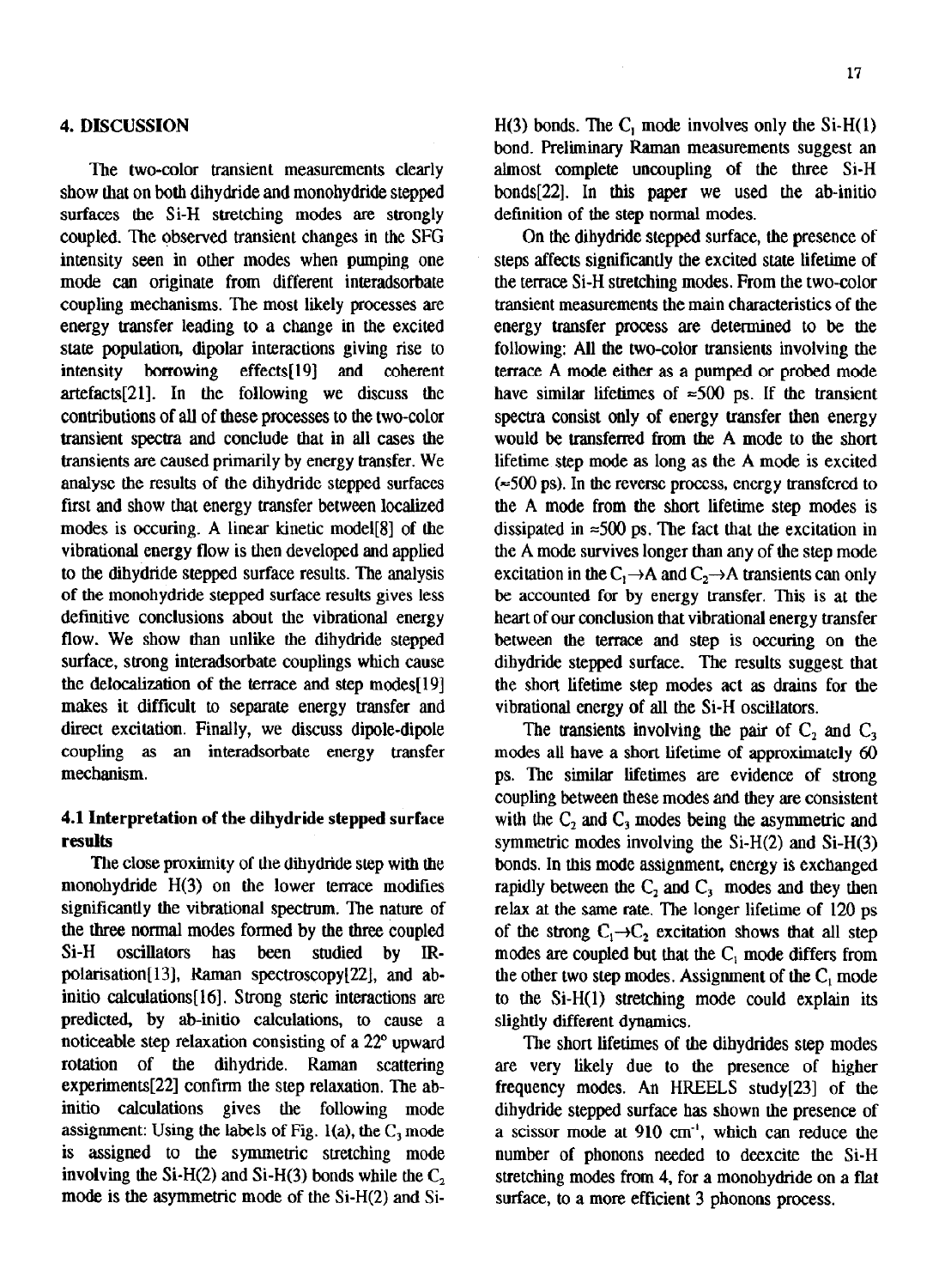## **4.2 Interpretation of the monohydride stepped surface results**

**The** Si-H stretching modes vibrational relaxation rates on the monohydride stepped surfaces are noticeably different than those measured on the dihydride stepped surface. Lifetimes of 550 ps or more are measured. The terrace monohydride  $A \rightarrow A$ lifetime of 600 ps is intermediate between the dihydride stepped (480 ps) and the flat surface (950 ps) lifetimes. In contrast to the dihydride step modes, the asymmetric and symmetric unit cell step **modes** B, and B<sub>2</sub> relax at a rate similar to that of the terrace monohydride ( $\approx 600$  ps). This result proves that the effect of steps on the terrace monohydrides relaxation depends on the nature of their termination. If interadsorbate energy transfer is occurring on both surfaces, their different vibrational dynamics can be explained by the fact that the short lifetime dihydride steps rapidly dissipate the terrace energy whereas the longer lifetime monobydride steps do not.

The rapid and significant depletion observed when different modes are pumped and probed indicates that sizeable interadsorbate energy transfer is occuring on the monohydride stepped surface. The simplest interpretation of these results is that there is a rapid energy equilibration between all the Si-H oscillators, in less than 100 ps, followed by a collective **decay** of  $\approx$  600 ps. Within the experimental uncertainties [8], all transient measurements, except the  $A \rightarrow B$ , give support to this model. We note that although a significant depletion occurs in the  $A \rightarrow B_2$  transient, the experimental errors are rather large. This is caused by variations between different sets of measurements which are larger than the error on a single measurement, and may be caused by sample quality problems.

The strong coupling between the monohydride stretching modes complicates the interpretation of the transient results. In the SFG spectra and more spectacularly in the lR **absorption** spectra[ 131 intensity borrowing, indicative of strong dipolar interactions, makes the step modes the dominant feature of the vibrational spectrum. Intensity borrowing reflects the fact that terrace and step modes become delocalized because of strong dipolar interactions[24]. A normal mode calculation[l9] which quantifies this effect suggests that 37% of the terrace mode energy is in the step oscillators and  $44\%$  of the energy of the  $B_2$  mode is in the terrace oscillators. The  $B_1$  mode further away

in energy from the A mode has only 2% of its energy on the terrace oscillators. In contrast, on the dihydride stepped surface only a slight delocalization  $(*5\%)$  of the C, and the A mode is predicted. This calculation **gives** further support to fast interadsorbate energy transfer on the monohydride stepped surface. However, because of the strong interadsorbate couplings, it is likely that processes other than energy transfer will be present in the transient spectra[l91. Important transient spectral shifts are likely to **occur**  because of intensity borrowing changes during mode excitation. Also anharmonic interactions are expected because of the proximity of the Si-H bonds. The fundamental nature of the interadsorbate energy transfer process can he completly changed by these effects since they do not involve through space energy transfer.

# 4.3 **Kinetic model of interadsorbate energy transfer**

**The eight** and six two-color transient measurements on the dihydride stepped and monohydride stepped surfaces, respectively, give a large base of data on which to build a linear kinetic model of vibrational energy flow. Nevertheless, simplifying approximations, based whenever possible on experimental **measurements,** need to be done to obtain quantitative estimates of the energy flow. The most important approximation of this model is the assumption that all the transient spectra are **only** due to change in the vibrational excited state population of the probed mode. This approximation has been shown<br>recently to be somewhat inadequate by recently to be somewhat inadequate by calculations[ 191 which indicate that substantial dipolar coupling occurs on both the monohydride and dihydride stepped surfaces, and that they cause noticeable changes in the transient spectra. This model nevertheless **gives** a useful global view of the energy flow although it is an oversimplified one. Within these limitations, we use the kinetic model to fit all the transient spectra of a given surface with a single set of interadsorbate and adsorbate/substrate transfer rates. In our mode1[8], the rate of excitation in a mode i is given by the following equation:

$$
\frac{d\eta_i(t)}{dt} = -c_{ij}\eta_i + \sum_{i \neq j} c_{ij} \eta_j(t) - \eta_i(t) \quad (2)
$$

where  $\eta$  is the excited state population,  $c_{ij}$  is the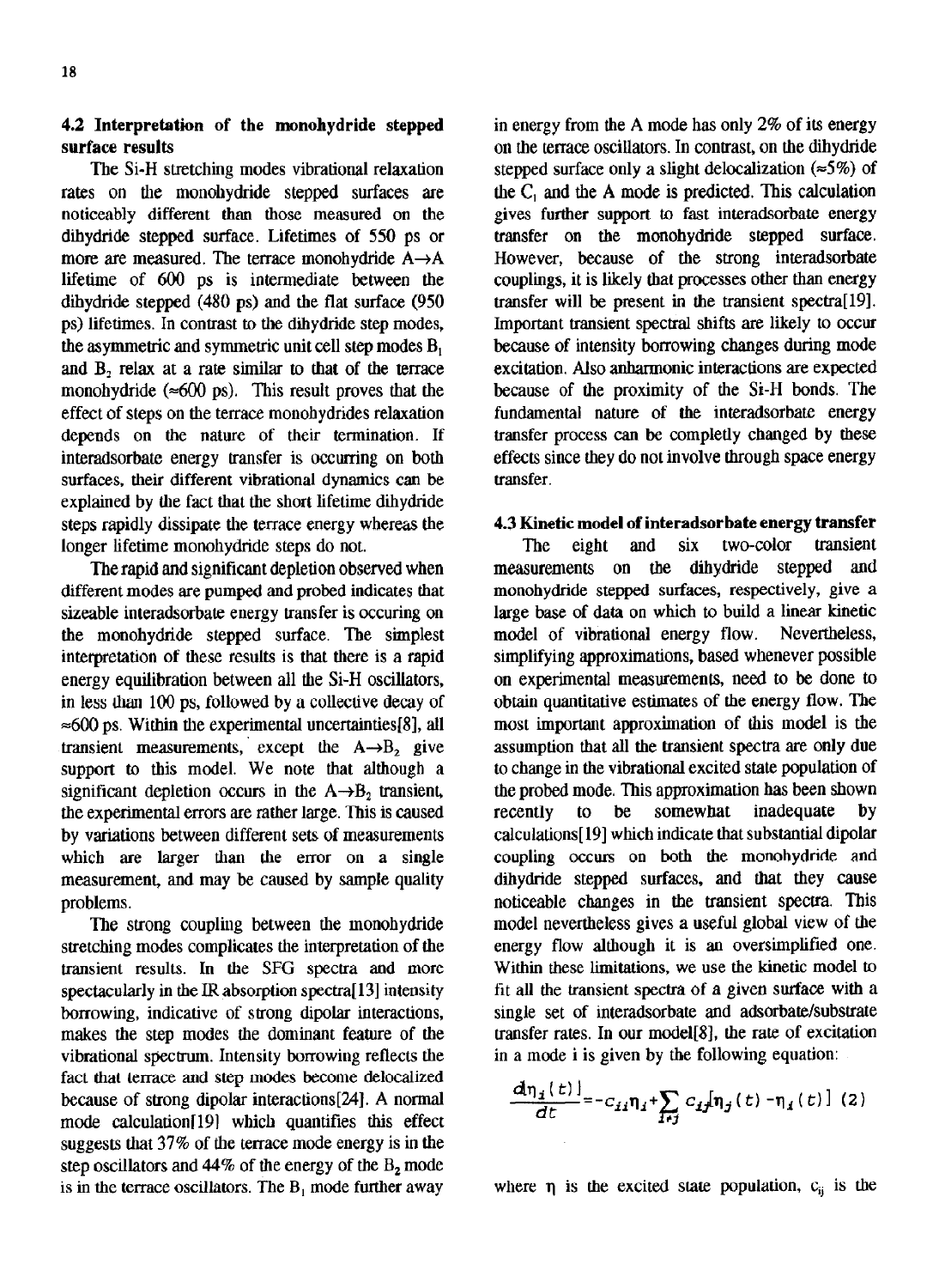**coupling** constant of mode i with the substrate. The **dynamic** screening effect Clearly, further work is solution of this equation is a sum of exponential decays that can be expressed by the following include both dipolar effects and adequate coupling equation: **and a substrate.** A set of the adsorbates and with the substrate.

$$
\eta_{1}(t) = \sum_{k} e^{-d_{kk}t} u_{1k} u_{kj} p_{j} \quad (3)
$$

where  $d_{kk}$  is a coupling constant.  $u_{kk}u_{ki}$  can be seen as the weight of a decay channel in the overall decay process.  $p_i$  is the maximum energy absorbed by the mode *j* in absence of decay channels  $(c_i=0)$ . The relative values of p for the different modes are used to adjust the amplitude of the kinetic model fit to the experimental data.

A terrace is represented by five oscillators where only one is pumped or probed. We assumed a rapid equilibration between the terrace oscillators and we choose the coupling rate between the terrace oscillators to be equal to the dephasing time  $(=10$ ps>[ 151. With this assumption a step mode is coupled identically to all five terrace modes.

The best fit of the **kinetic model of all the dihydridc stepped surface** transients are shown as solid lines in Fig. 4, 5 and 6. The fits are relatively good for almost all the transient spectra. The results confirm the central role of energy transfer to the steps in the relaxation of the terrace modes: Up to 2/3 of the terrace energy is transferred to the steps because of an efficient terrace-to-step energy transfer rate of  $(450 \text{ ps})^3$ . In this approximate model, the  $C_2$  mode would be the central element in the interadsorbate energy flow process since it is strongly coupled to all the other modes. Since only the  $C_2$  mode would be coupled to the terrace modes, transfer to the  $C_2$  mode accounts for  $\approx 65\%$  of the energy relaxation of the terrace Si-H oscillators. The energy received by the  $C<sub>2</sub>$  mode from the terrace oscillators is transferred mainly to the  $C_1$  and  $C_2$  modes in less than 100 ps. The vibrational energy is then dissipated by these step modes by transfer to other types of vibrational modes in 140 ps or less. We note inconsistencies in this model. The terrace mode A has a longer lifetime (1 400 ps) than on the flat Si(ll1) surface (950 ps). Furthermore, although this model reproduces the results adequately it is not consistent with dipoledipole calculations[7,8,191 which predict coupling of both the  $C_1$  and  $C_2$  modes with the terrace mode A.

coupling constant between mode i and j, and c<sub>ii</sub> is the This disagreement might be due to the neglect of the

**Table 1:** Kinetic model interadsorbate coupling lifetimes on the monohydride stepped surface.

| Coupled modes    | Lifetime<br>(ps) |
|------------------|------------------|
| A-substrate      | 1000             |
| $B_1$ -substrate | 400              |
| $B_2$ -substrate | 400              |
| $A-B$            | 30               |
| $A-B2$           | 30               |
| $B_1 - B_2$      | 30               |
| A-A              | 12               |

On the monohydride stepped surface, the application of the kinetic model gives an inconsistent fit of the population changes in the transient data. This inconsistency lies in our assumption that the transient changes are only due to energy transfer. In the case of the monohydride stepped surface, this approximation is not adequate because of the important mode delocalization which makes direct excitation an important process. Nevertheless, we have used a scheme of fast equilibration between all the Si-H **oscillators** to mimic the direct excitation and to reproduce the fast component observed in the  $B_2 \rightarrow B_2$  transient. This results in the intermode couplings rates of  $\approx (30 \text{ ps})^1$  or more shown in Table 1. The resulting fits are shown as a solid line in Fig. 9 and 10. They qualitatively reproduce the observed transient. Although the details of the energy transfer process can not he resolved by such a simple kinetic model, it is clear that the Si-H stretching modes are strongly coupled and that vibrational energy is exchanged. It is likely that on the monohydride stepped surface there is a rapid equilibration of all the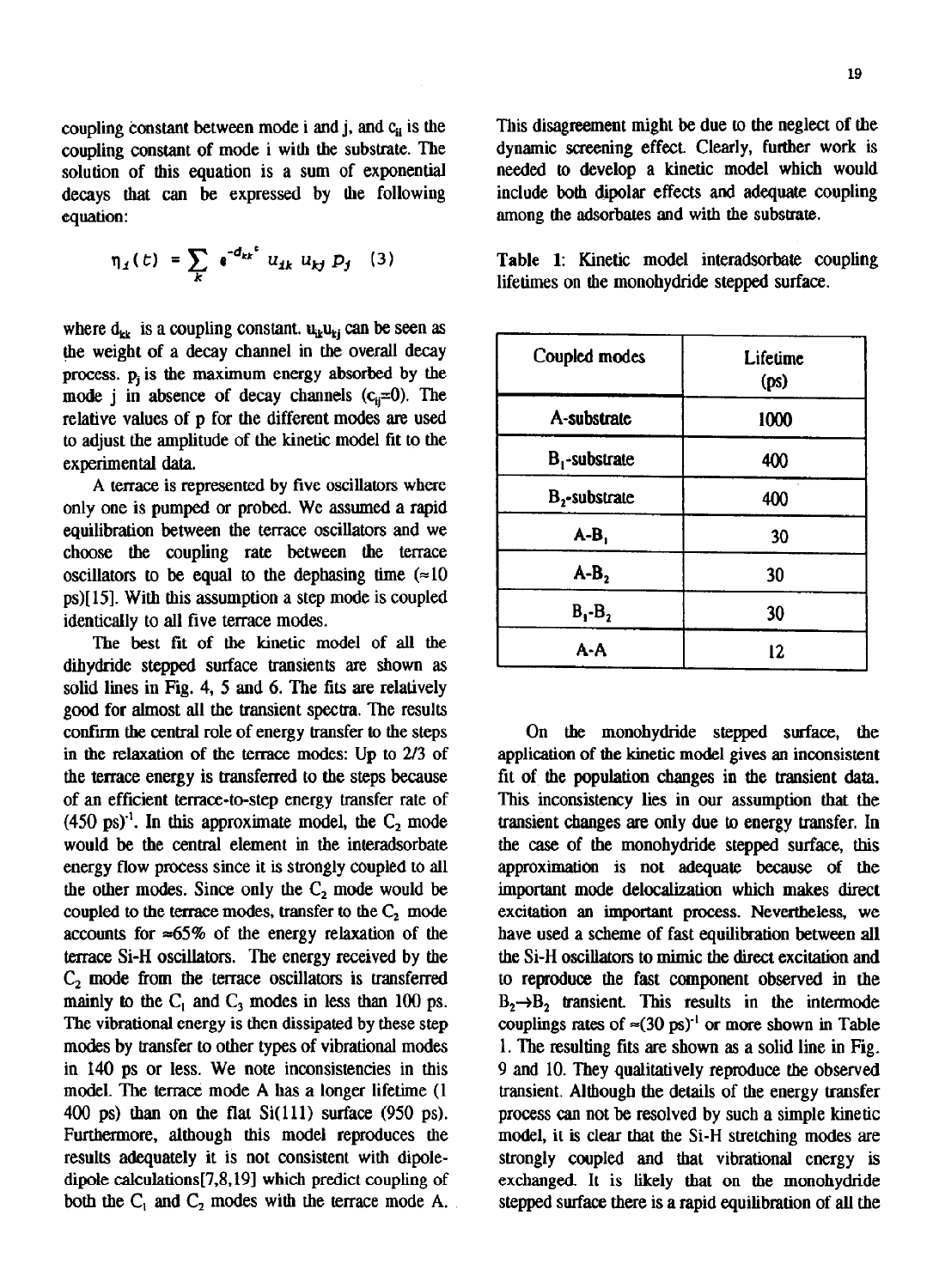The very rapid energy transfer between terrace and step compared to the measured excited state lifetimes gives additional support to a rapid equilibration of terrace and steps modes followed by their slow collective relaxation.

## 5. SUMMARY

We have followed the vibrational energy equilibration pathways of Si-H stretching modes on hydrogen-terminated stepped vicinal Si( 111) surfaces with a two-color IR pump/SFG probe spectroscopy. The measurements reveal the central role of interadsorbate energy transfer in the vibrational relaxation process. The extent of surface vibrational energy flow **amring** on both type of stepped surfaces is determined by the combination of the strength of the dipolar interactions between the Si-H oscillators and the nature of the step termination.

On the dihydride stepped surface, the dominating feature of the vibrational energy relaxation process is found to be the draining of the terrace Si-H oscillators energy by short lifetime step modes. From the twocolor vibrational lifetime measurements three distinct characteristics of the energy transfer process emerge: Firstly, whenever the terrace mode is pumped and/or probed a lifetime of  $\approx 500$  ps is measured. Secondly, shorter lifetimes of  $\approx 100$  ps are measured in the case of energy transfer among the step modes. Thirdly, the step modes are found to form two groups; the strongly coupled  $C_2$  and  $C_3$  modes with identical lifetimes ( $\approx$ 70 ps) and the C<sub>1</sub> mode which has a slightly longer lifetime  $(\approx 120 \text{ ps})$ . By combining all the two-color lifetime measurements we have been able to construct a simple kinetic model of the energy flow pathways which suggests that the terrace oscillators relax by transfering a significant fraction of their energy  $(*65\%)$  to the step modes. Finally, we suggest, based on energy transfer rate calculations, that interadsorbate energy transfer is occuring via dipole-dipole interactions.

On the monohydride stepped surface, the interadsorbate coupling is stronger, but the long lifetime step modes can not act as drains for the terrace modes and the terrace lifetime is longer than on the dihydride stepped surface. The two-color transient measurements reveal that, in contrast to the dihydride stepped surface, all the Si-H vibrational lifetimes are similar ( $\approx 600$  ps). Although this result seems to be simple, the determination of the detailed kinetic of the energy flow is complicated by the strong interadsorbate couplings. A normal mode calculation[l91 shows that the most important effect of the strong dipole coupling between the adsorbates is a **substantial delocalization** of both step and terrace modes of  $\approx 40\%$  which results in the simultaneous excitation of the modes. Therefore it is difficult to differentiate energy transfer from spectroscopic effects. We can only suggest that on the monohydride stepped surface there is a fast equilibration of all the modes followed, most probably, by a slow collective decay of  $\approx 600$  ps.

### REFERENCES:

- [l] A. L. Harris and N. J. Levinos, J. Chem. Phys. 90.3878 (1989).
- $[2]$  A. L. Harris, L. Rothberg, L. H. Dubois, N. J. Levinos and L. Dahr, Phys. Rev. Lett. 64, 2086 (1990).; A. L.Harris, L. Rothberg, L. Dahr, N. J. Levinos and L. H. Dubois, J. Chem. Phys. 94, 2438 (1991).
- [31 A. L. Harris, N. J, Levinos, L. Rothberg, L. H. Dubois, L. Dahr, S. F. Shane and M. Morin, J. Electron Spectrosc. Relat. Phenom. 54/55, 5 (1990).
- [4] P. Guyot-Sionnest, P. Dumas, Y. J. Chabal and G. S. Higashi, Phys. Rev. Lett. 64, 2156 (1990).; P. Guyot-Sionnest, P. Dumas and Y. J. Chabal, J. Electron Spectrosc. Relat. Phenom. 54/55, 27 (1990).
- [5] P. Guyot-Sionnest, Phys. Rev. Lett. 67, 2323 (1991).
- [63 M. Morin, N. J. Levinos and A. L. Harris, J. Chem. Phys. 96, 3950 (1992).
- [73 M. Motin, P. Jakob, N. J. Levinos, Y. J. Chabal and A. L. Harris, J. Chem. Phys. 96,6203 (1992).
- [8] K. Kuhnke, M. Morin, P. Jakob, N. J. Levinos, Y. J. ChabaJ, A.L. Harris, J. Chem. Phys. (submitted).
- [91 J. D. Beckerle, M. P. Casassa, R. R. Cavanagh, E. J. Heilweil and J. C. Stephenson, J. Chem. Phys. 95, 5403 (1991); J. D. Beckerle, M. P. Casassa, R. R. Cavanagh, E. J. Heilweil and J. C. Stephenson, Phys. Rev. Lett. 64, 2090 (1990).
- [10] H.-C. Chang and G. E. Ewing, Phys. Rev. Lett. 65, 2125 (1990).; H.-C. Chang and G. E. Ewing, J. Electron Spectrosc. Relat. Phenom. 54155, 27